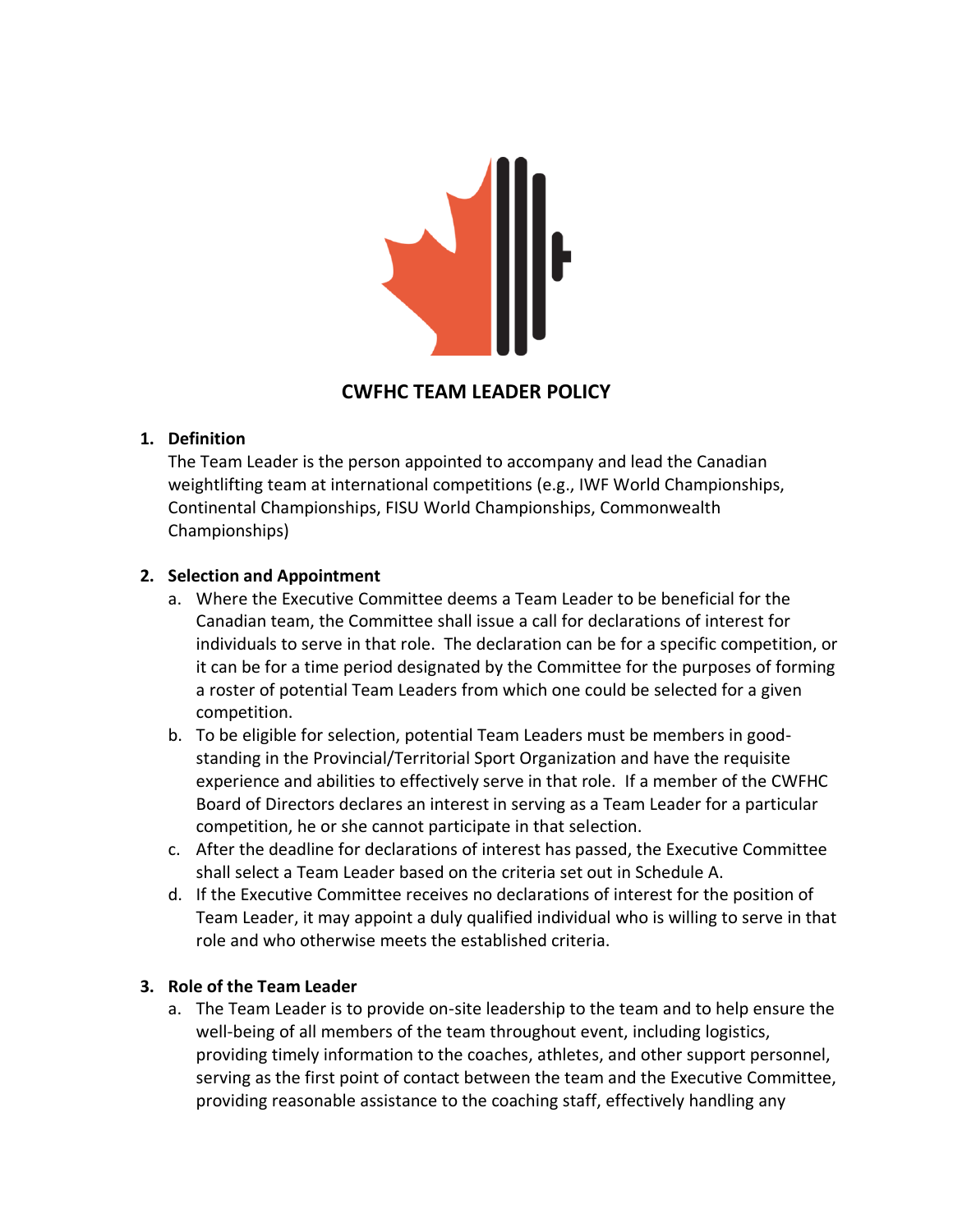disciplinary matters that arise during the course of the event, and other duties stipulated by the event organizers, Canadian Olympic Committee, Commonwealth Games Canada, or other governing body.

- b. The Team Leader shall submit a written competition report (the "Report") to the Executive Committee on the Team's performance, including with respect to conduct, within 30 days following the conclusion of the Event.
- c. The Team Leader shall not be eligible for reimbursement of expenses until such time as he or she submits the Report to the Executive Committee.

## **4. Team Conduct**

- a. The Team Leader is expected to be familiar with the CWFHC Conduct Policy and able to identify any violations of that Policy by team members during the event. If the Team Leader witnesses or learns of any violations of the Conduct Policy, he or she report on those violations to the Executive Committee as soon as reasonably practicable.
- b. The Team Leader is responsible for ensuring that the athletes respect and conform to the ceremonial protocol of the event, if any.

## **5. Anti-Doping**

- a. The Team Leader must be familiar with applicable Anti-Doping policies and protocols in place for the event so as to properly advise and assist the athletes and coaches who are selected for doping control.
- b. The Team Leader must be willing to serve as the representative of any athlete who is selected for Doping Control and document any violations of anti-doping protocols by doping control officers and/or chaperones at the competition.

## **6. Representation**

The Team Leader must attend all meetings related to a specific competition (Technical Meeting, etc.) or otherwise appoint a coach or coaches to fulfill that role, unless the Executive Committee has appointed another individual to perform those duties.